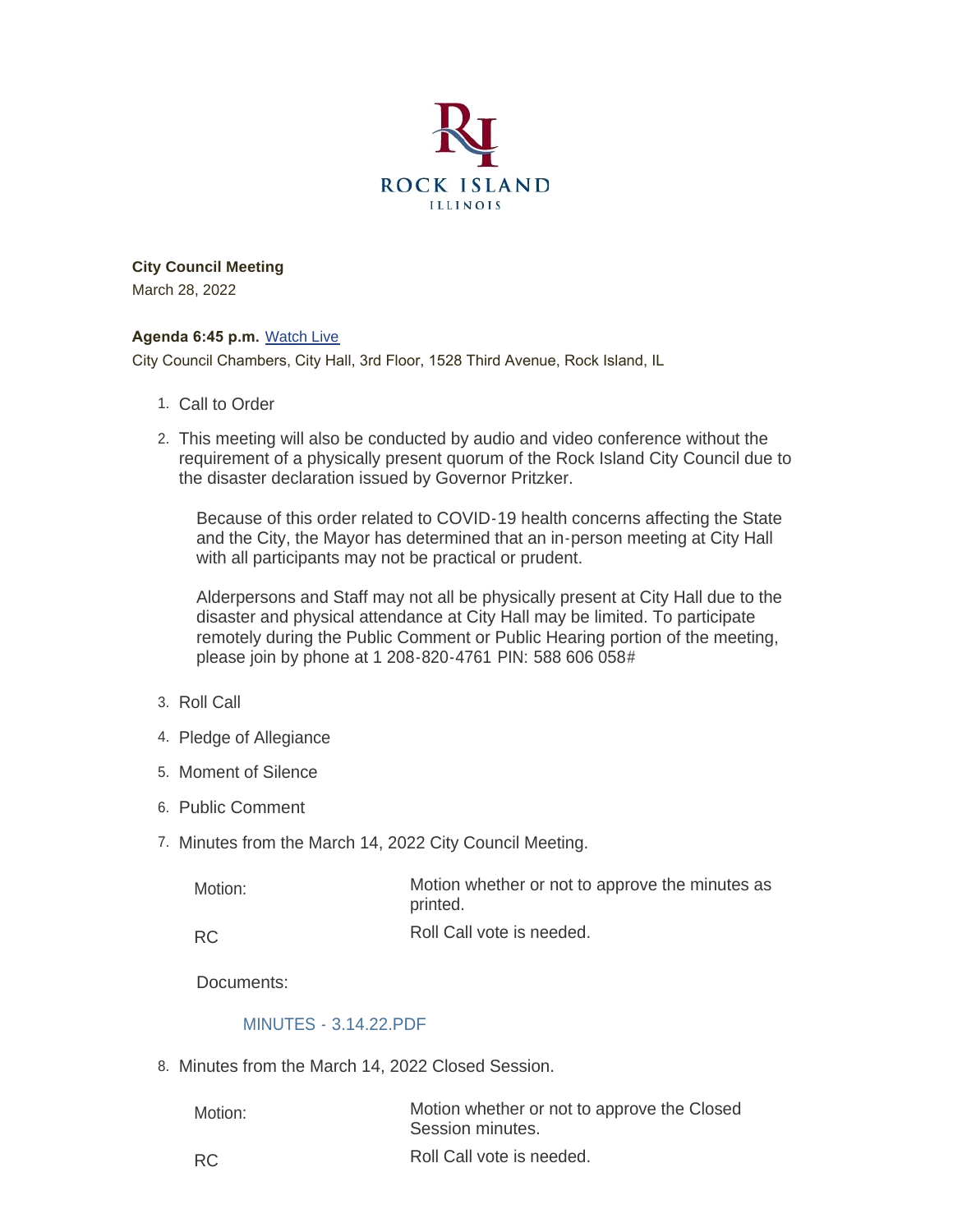- 9. Update Rock Island
- 10. Proclamation declaring April 7, 2022 Junior Achievement Day in the City of Rock Island.
- 11. Presentation from the Rock Island Parks and Recreation Department for the T-Mobile Hometown Grant - Douglas Park Field Lighting.
- 12. An Ordinance amending Appendix A of the Code of Ordinances adding Article XI, Section 17H to the Zoning Code for Regulating Intermodal and Portable Storage Containers. (Second Reading)

| Motion:   | Motion whether or not to pass the ordinance. |
|-----------|----------------------------------------------|
| <b>RC</b> | Roll Call vote is needed.                    |

Documents:

#### [CED - ORDINANCE STORAGE CONTAINERS.PDF](https://www.rigov.org/AgendaCenter/ViewFile/Item/5452?fileID=7829)

- Claims 13.
	- a. Report from the Information Technology Department regarding payment in the amount of \$20,990.71 to System Innovators, Chicago, IL for the iNovah System annual support maintenance contract.

| Motion: | Motion whether or not to approve claims item |
|---------|----------------------------------------------|
|         | _  _  _ .                                    |

RC

Roll Call vote is needed.

Documents:

#### [CLAIM - SYSTEM INNOVATORS FOR INOVAH SOFTWARE, CY22-](https://www.rigov.org/AgendaCenter/ViewFile/Item/5443?fileID=7822) 006.PDF

b. Report from the Public Works Department regarding payment #7 and final to Walter D. Laud, Inc., East Moline, IL in the amount of \$529,514.92 for services provided from June 15, 2021 though December 31, 2021 as part of the Sidewalk and Pavement Patching Program, Projects 2140, 2158, 2377, 2434, 2564, and 2526.

Documents:

#### [CLAIM - WALTER D. LAUD, SIDEWALK AND PAVEMENT](https://www.rigov.org/AgendaCenter/ViewFile/Item/5442?fileID=7821)  PATCHING PROGRAM, 2022-063.PDF

c. Report from the Public Works Department regarding payment in the amount of \$33,300.11 to McClintock Trucking & Excavating Inc., Silvis, IL for services provided at 3203 35th Avenue, 1611 21st Street, 2526 35th Avenue, and 28 Hillcrest Court as part of the Water Service Repair Program, Project 2526, and the Sewer Lateral Repair Program, Project 2564.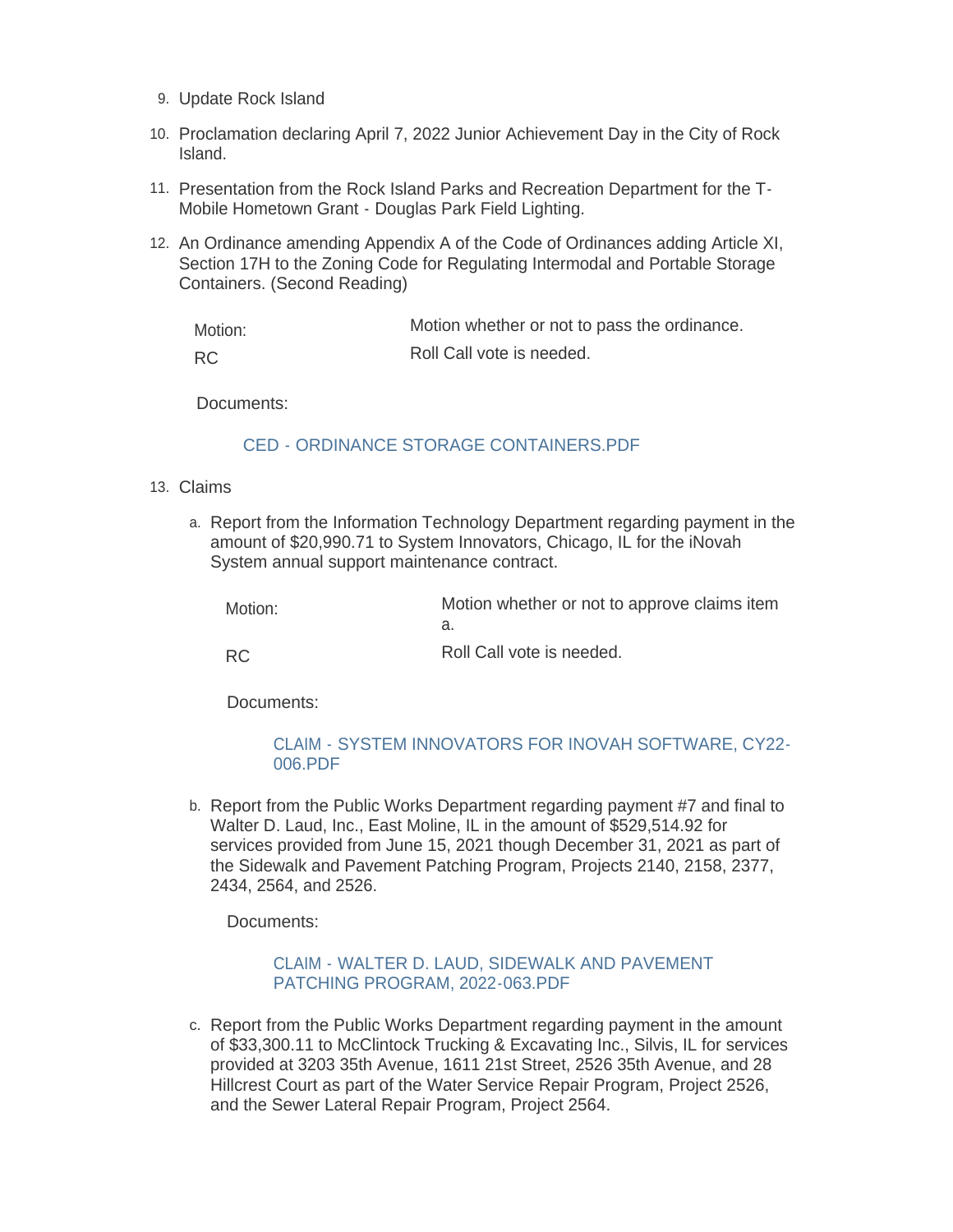| Motion: | Motion whether or not to approve claims items<br>b and c. |
|---------|-----------------------------------------------------------|
| RC      | Roll Call vote is needed.                                 |

RC

Documents:

### [CLAIM - MCCLINTOCK TRUCKING AND EXCAVATING FOR SLRP,](https://www.rigov.org/AgendaCenter/ViewFile/Item/5438?fileID=7817)  WSRP, 2022-058.PDF

Claims for the week of March 4th through March 10th, 2022 in the amount of 14. \$989,767.77; March 11th through March 17th, 2022 in the amount of \$978,608.89; and payroll for the weeks of February 7, 2022 through February 20, 2022 in the amount of \$1,478,841.15.

| Motion:   | Motion whether or not to allow the claims and<br>payroll. |
|-----------|-----------------------------------------------------------|
| <b>RC</b> | Roll Call vote is needed.                                 |

Documents:

## [AP CHECK REGISTER 031022.PDF](https://www.rigov.org/AgendaCenter/ViewFile/Item/5433?fileID=7811) [AP CHECK REGISTER 031722.PDF](https://www.rigov.org/AgendaCenter/ViewFile/Item/5433?fileID=7812) [PAYROLL EXPENSE POSTING REPORT 022522.PDF](https://www.rigov.org/AgendaCenter/ViewFile/Item/5433?fileID=7825)

15. ACH payments for the month of February 2022 in the amount of \$783,071.68.

| Motion:   | Motion whether or not to approve the ACH<br>payments. |
|-----------|-------------------------------------------------------|
| <b>RC</b> | Roll Call vote is needed.                             |

Documents:

# [FINANCE - ACH REPORT FEBRUARY 2022.PDF](https://www.rigov.org/AgendaCenter/ViewFile/Item/5434?fileID=7813)

16. Purchase Card claims for the period of January 27, 2022 through February 28, 2022 in the amount of \$66,383.86.

| Motion: | Motion whether or not to approve the purchase<br>card claims. |
|---------|---------------------------------------------------------------|
| RC.     | Roll Call vote is needed.                                     |

Documents:

### [FINANCE - PURCHASE CARD REPORT FEBRUARY 2022.PDF](https://www.rigov.org/AgendaCenter/ViewFile/Item/5435?fileID=7814)

17. Report from the Public Works Department regarding bids for the Levee and Rightof-Way Vegetation Control Contract, recommending the bid be awarded to JIMAX Landscape LLC, Peoria, IL in the amount of \$65,510.00.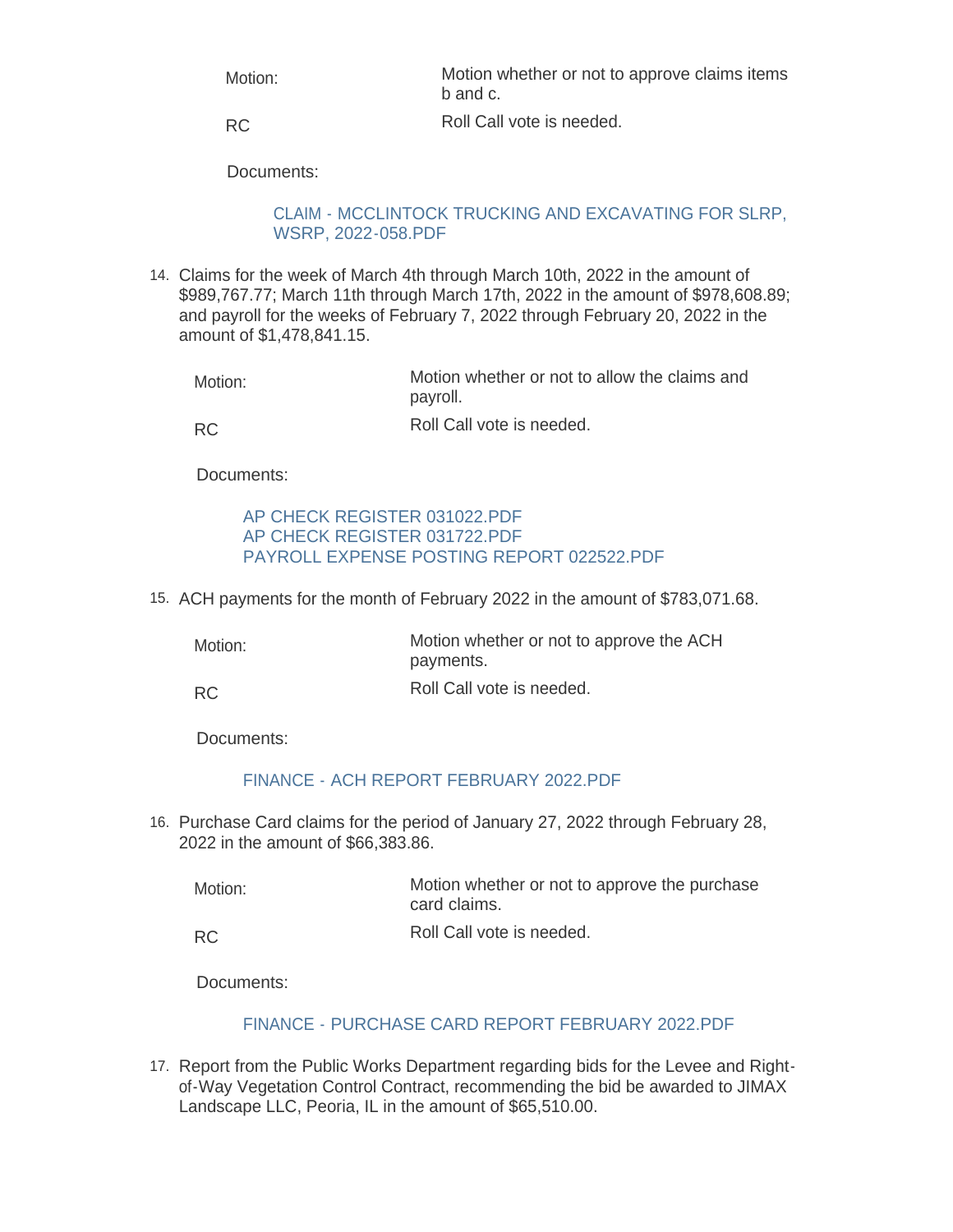| Motion: | Motion whether or not to award the bid as<br>recommended and authorize the Interim City<br>Manager to execute the contract documents. |
|---------|---------------------------------------------------------------------------------------------------------------------------------------|
| RC.     | Roll Call vote is needed.                                                                                                             |

RC

Documents:

### [BID - LEVEE AND ROW VEGETATION CONTROL CONTRACT, 2022-](https://www.rigov.org/AgendaCenter/ViewFile/Item/5439?fileID=7818) 059.PDF

18. Report from the Public Works Department regarding bids for the installation of barrier gates at Sunset Marina, Lincoln Park, and Longview Park, recommending the bid be awarded to Sampson Fence Ltd., Blue Grass, IA in the amount of \$16,965.00.

| Motion: | Motion whether or not to accept the bid and<br>authorize the Interim City Manager to execute the<br>contract documents. |
|---------|-------------------------------------------------------------------------------------------------------------------------|
| െ ⊂     | Roll Call vote is needed.                                                                                               |

RC

Documents:

# [BID - MARINA AND PARK BARRIER GATES, 2022-060.PDF](https://www.rigov.org/AgendaCenter/ViewFile/Item/5440?fileID=7819)

19. Report from the Public Works Department regarding an extension of the lease agreement with T-Mobile for use of cellular antennas located on the 1405 36th Street water tower.

Motion whether or not to approve the extension and authorize the Interim City Manager to sign the lease agreement. Motion:

Roll Call vote is needed. RC

Documents:

# [PW - WATER TOWER LEASE EXTENSION T-MOBILE, 2022-054.PDF](https://www.rigov.org/AgendaCenter/ViewFile/Item/5437?fileID=7816)

20. Report from the Public Works Department regarding a request from the Bi-State Regional Commission for the City of Rock Island to draft a letter of support for a proposed study of the IL-92 Corridor in 2023 as part of an application for an Illinois Special Planning and Research Grant.

| Motion:   | Motion whether or not to commit to the IL-92<br>Corridor Study; authorize City staff to finalize the<br>draft letter of support; and authorize the Interim City<br>Manager to sign the letter on behalf of the City. |
|-----------|----------------------------------------------------------------------------------------------------------------------------------------------------------------------------------------------------------------------|
| <b>RC</b> | Roll Call vote is needed.                                                                                                                                                                                            |

Documents: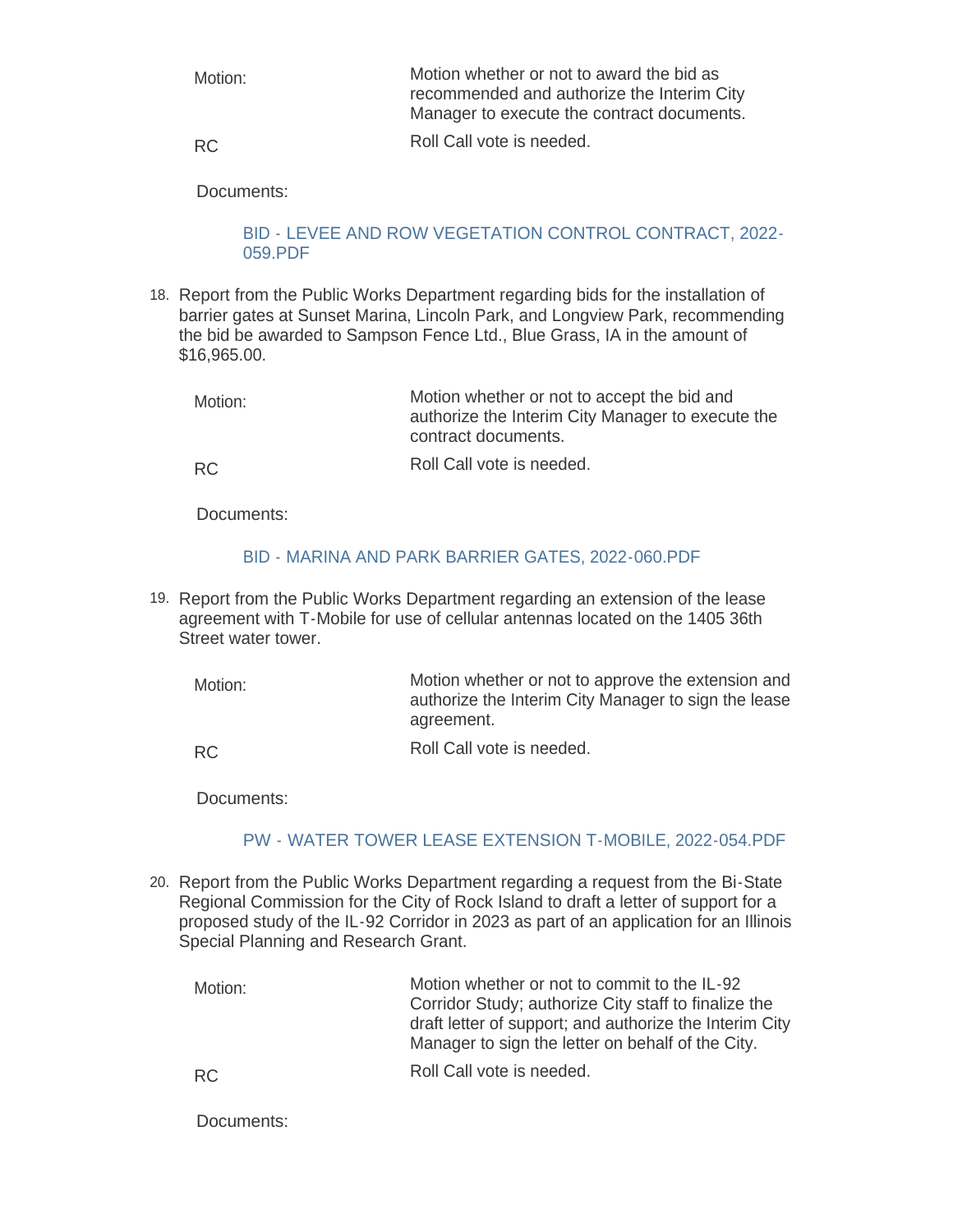### [PW - SUPPORT LETTER FOR IL-92 CORRIDOR STUDY, 2022-](https://www.rigov.org/AgendaCenter/ViewFile/Item/5441?fileID=7820) 062.PDF

21. Report from the Finance Department regarding an agreement with Promotional Support Services, Inc., Davenport, IA for printing and mailing services.

Motion whether or not to approve the agreement and authorize the Interim City Manager to execute the contract documents. Motion:

Roll Call vote is needed. RC

Documents:

### [FINANCE - PROMOTIONAL SUPPORT SERVICES AGREEMENT, 017-](https://www.rigov.org/AgendaCenter/ViewFile/Item/5446?fileID=7824) 22.PDF

22. Report from the Community & Economic Development Department regarding a Special Ordinance requesting the transfer of the City's 2022 Home Rule Volume Cap to Quad Cities Regional Economic Development Authority (QCREDA). (First Reading)

| Motion: | Motion whether or not to consider the Special<br>Ordinance. |
|---------|-------------------------------------------------------------|
| RC.     | Roll Call vote is needed.                                   |

Documents:

### [CED - SPECIAL ORDINANCE.PDF](https://www.rigov.org/AgendaCenter/ViewFile/Item/5455?fileID=7830)

23. Report from the Community & Economic Development Department regarding a request from Good Shepherd Presbyterian to vacate a segment of a City north/south alley adjacent to a church owned dwelling at 1822 24th Street on the East and a church parking lot on the West.

| Motion: | Motion whether or not to deny the request as<br>recommended. |
|---------|--------------------------------------------------------------|
|         |                                                              |

Roll Call vote is needed. RC

Documents:

# [CED - ROW VACATION REQUEST 1822 24TH ST.PDF](https://www.rigov.org/AgendaCenter/ViewFile/Item/5451?fileID=7834)

Report from the Finance Department regarding an adjustment to the CY 2022 24. budget, decreasing expenditures in the Community & Economic Development Fund by \$14,750.00 and increasing expenditures by \$20,750.00 in the Rock Island Labor Day Parade Fund for the 2022 Labor Day Parade.

| Motion: | Motion whether or not to approve the budget<br>adjustment as recommended. |
|---------|---------------------------------------------------------------------------|
| RC.     | Roll Call vote is needed.                                                 |